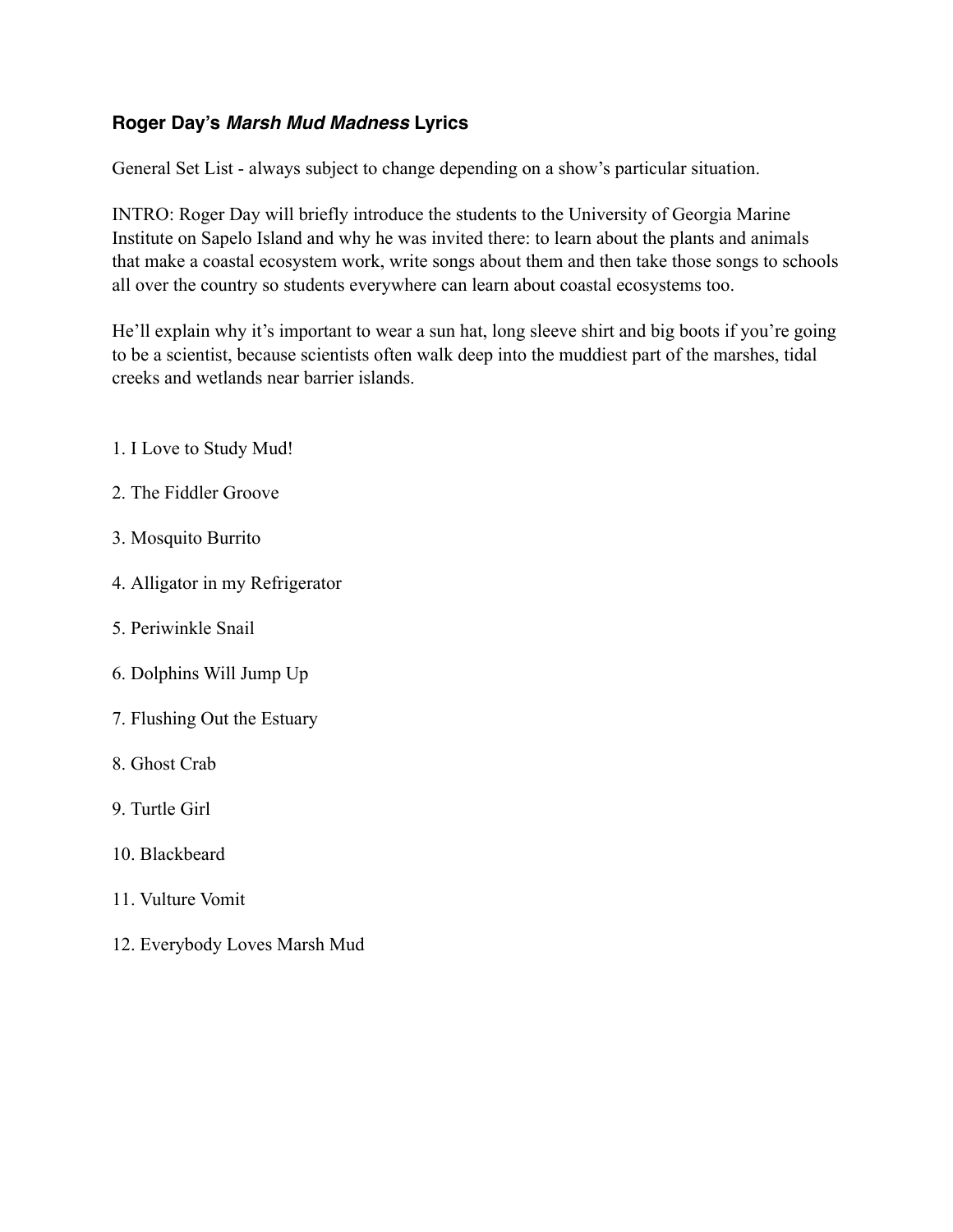# **I LOVE TO STUDY MUD**

*From Roger Day's CD/DVD Marsh Mud Madness Words & Music © 2013 Roger Day*

*...so everybody put on a sun hat like mine to keep the sun off your head - And put on some big boots like these - and let's go stomp in the mud...*

# *CHORUS*

**I LOVE TO STUDY MUD – MARSH MUD I LOVE TO STUDY MUD – MARSH MUD I LOVE TO STUDY MUD – MARSH MUD I LOVE TO STUDY MUD – MARSH MUD**

*1ST Verse*

When I graduate from college – and my brain is really big I want to be a scientist – that's my perfect gig I'm gonna hop on board a ferry boat - I'm gonna sail to Sapelo They gotta lotta something there that I love – don't you know

I'm gonna learn so much about it - that I'll get my PH.D

# *CHORUS*

*2nd Verse*

Now when I step onto the island - I'm gonna take a great big whiff Ooo…man…that smells so bad - somebody get me a handkerchief You see marsh mud it's like a chocolate soup - that you can smell for miles around It's the perfect place to wear big boots like this - and stomp around

I can't wait to learn the things - the marsh mud teaches me

### *CHORUS*

*We're not only are we gonna smell mud - we're gonna spell mud too...*

M-U-D! M-U-D! M-U-D! M-U-D!

I can't wait to learn the things - the marsh mud teaches me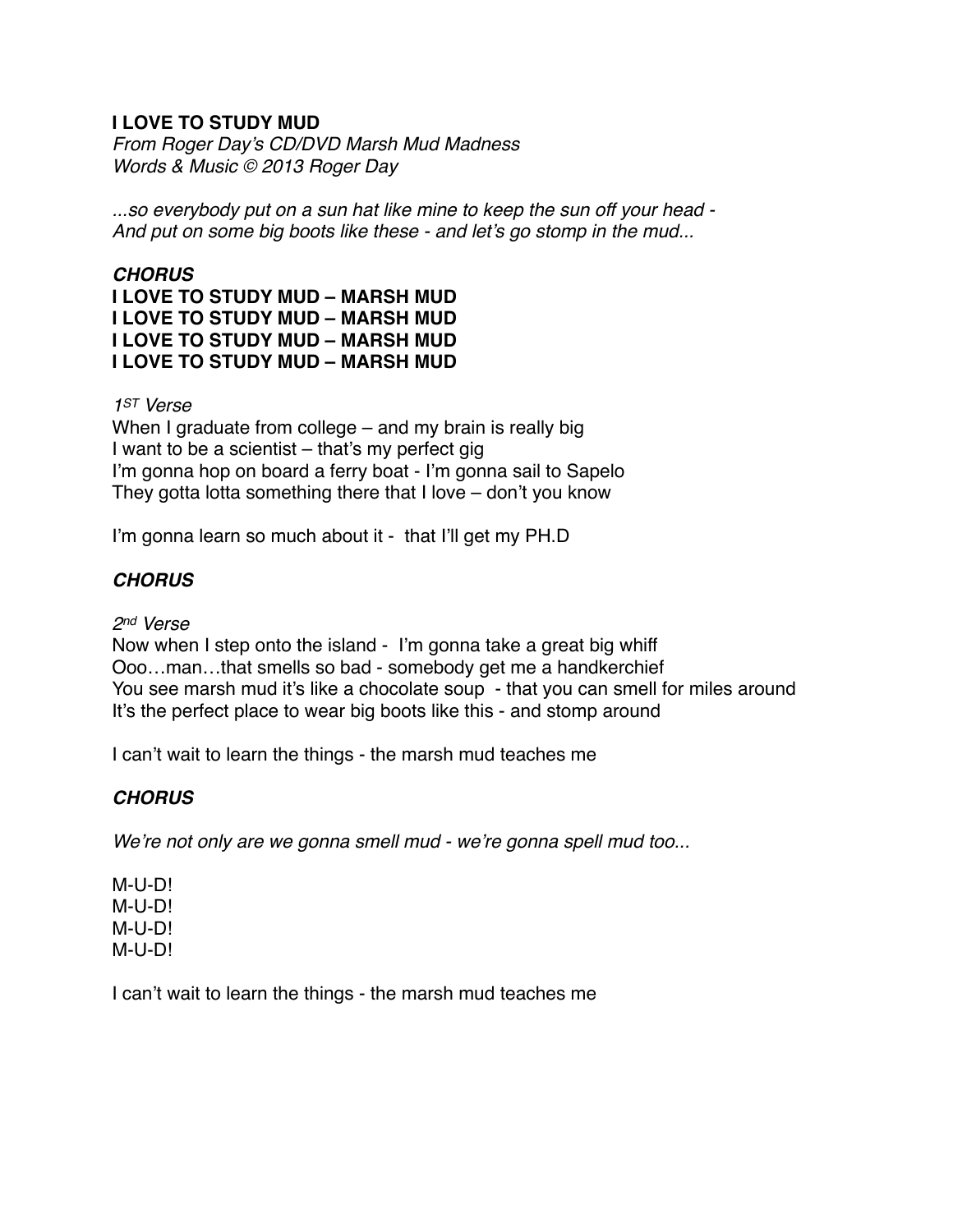#### **THE FIDDLER GROOVE**

*From Roger Day's CD/DVD Marsh Mud Madness Words & Music © 2013 Roger Day*

#### *1st Verse*

I went down to the marsh to take a look around It looked the mud was moving around I went down to the marsh to take a look around It looked the mud was moving around…

#### *2nd Verse*

So I took a closer look with my two eyes Whatever it was, was moving side to side I took a closer look my two eyes Whatever it was, was moving side to side...

#### *3rd Verse*

He had one claw that was bigger than the other But only the males, the fathers and brothers He had one claw that was bigger than the other But only the males, the fathers and brothers.

#### *CHORUS* **THE FIDDLER CRAB HE WAS ON THE MOVE DOWN IN THE MUD DOING THAT FIDDLER GROOVE**

PUT YOUR BIG CLAW UP - LITTLE CLAW DOWN WAVE YOUR BIG CLAW ALL AROUND PUT YOUR BIG CLAW UP - LITTLE CLAW DOWN WAVE YOUR BIG CLAW ALL AROUND

# *CHORUS*

PUT YOUR BIG CLAW UP - LITTLE CLAW DOWN WAVE YOUR BIG CLAW ALL AROUND PUT YOUR BIG CLAW UP - LITTLE CLAW DOWN WAVE YOUR BIG CLAW ALL AROUND

### *CHORUS*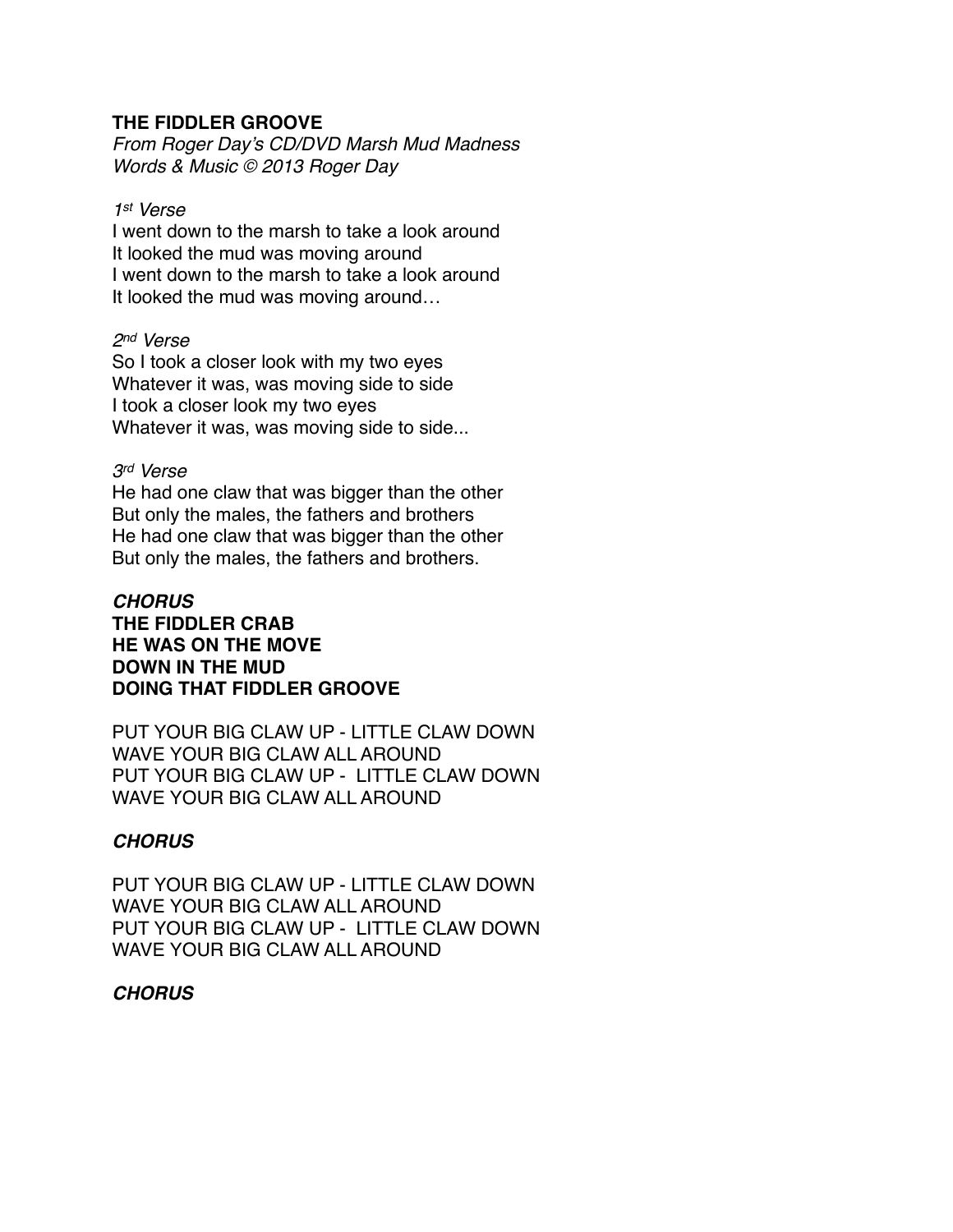### **MOSQUITO BURRITO**

*From Roger Day's CD/DVD Marsh Mud Madness Original Version on Roger Day's CD Rock 'n' Roll Rodeo Words & Music © 1997 Roger Day* 

#### *1st Verse*

You can talk about your hot dogs (YUCK!) And your peanut butter too (YUCK!) Pepperoni pizza (YUCK!) Just makes my stomach blue (YUCK!)

Ice cream is so disgusting (YUCK!) And french fries make me sick (YUCK!) So if you want to fix my favorite dish Just one thing does the trick...

#### *CHORUS*

**Oh, yes I want a mosquito - a mosquito burrito I like to smash 'em with my hands-o Spread 'em on a tortill-o Roll 'em up and take a bite-o Rub my stomach while I swallow If you're really my amigo I want mosquito burritos**

*2nd Verse*

You can serve me a big hamburger (YUCK!) With ketchup on the top (YUCK!) You can try to make me eat it (YUCK!) But I'll only holler STOP!

'Cause there's really only one dish And it's a culinary feast You might never guess the taste that I like best Comes from a little beast...

#### *CHORUS x 2*

*TAG* **Either plain or con queso I want mosquito burritos They taste better with tabasco I want mosquito burritos**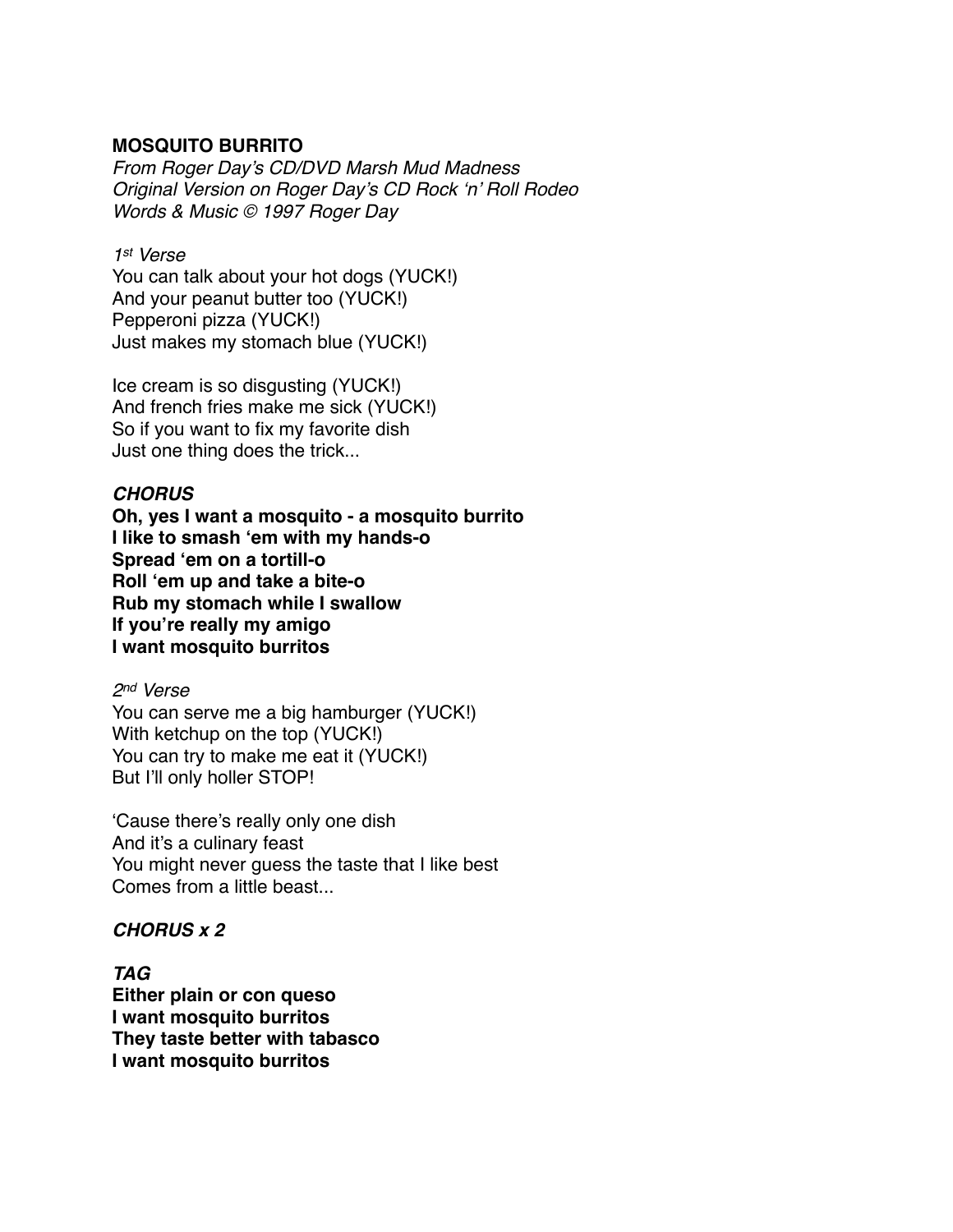# **ALLIGATOR IN MY REFRIGERATOR**

*From Roger Day's New CD/DVD Marsh Mud Madness Words & Music Roger Day © 2013 Roger Day*

#### *CHORUS*

**THERE'S AN ALLIGATOR RAIDING MY REFRIGERATOR LOOKING FOR A SNACK (CHOMP CHOMP)**

# **THERE'S AN ALLIGATOR RAIDING MY REFRIGERATOR HE'S GETTING REALLY FAT (CHOMP CHOMP)**

#### **YOU CAN CHECK ME LATER BUT I'M PRETTY SURE THAT'S NOT HIS HABITAT (CHOMP CHOMP)**

*1st Verse*

There are two kind of alligators living in the world today One lives in China and one in the USA The freshwater marsh that's the place where they usually stay

#### *2nd Verse*

It's called their habitat – that's the place that they like best It's got all their favorite foods and a cozy place to build their nest But that does not explain why my kitchen is such a mess

### *CHORUS*

3rd Verse Well, there's nothing in my fridge for an alligator to munch No fish no turtles no crabs for his jaws to crunch In fact there's not a single thing that an alligator eats for lunch

#### *CHORUS*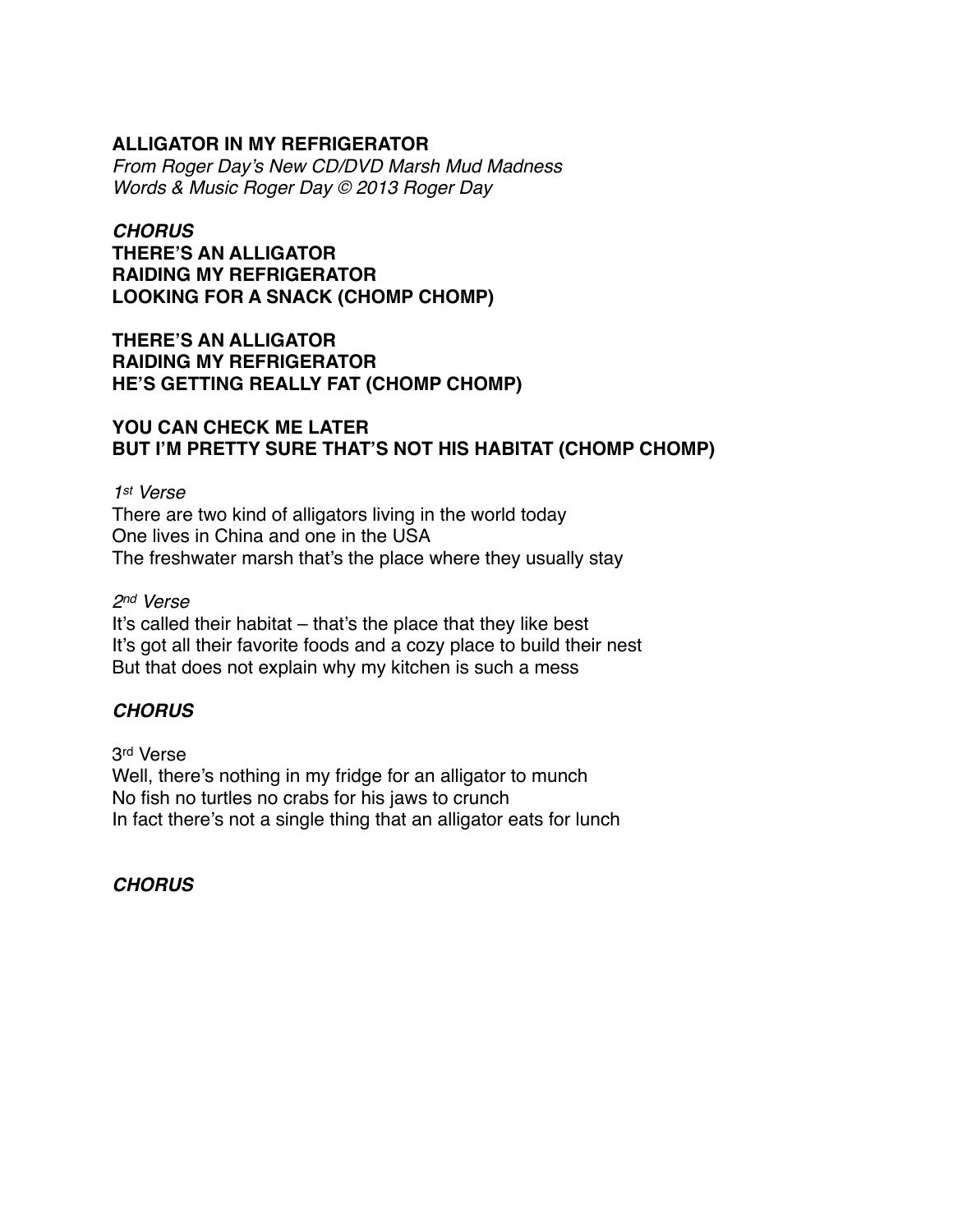#### **PERIWINKLE SNAIL**

*From Roger Day's CD/DVD Marsh Mud Madness Words & Music © 2011 Roger Day*

# *CHORUS*

**SEE 'EM CLIMBING HIGHER AND HIGHER AND HIGHER AND HIGHER TO THE TOP UP ABOVE THE WORLD**

*1st Verse* Periwinkle Snail It's climbing up the smooth cord grass Periwinkle Snail Slow and steady – not too fast

Up above the hungry crabs Up above the rising tide

### *CHORUS* **SEE 'EM CLIMBING HIGHER AND HIGHER AND HIGHER AND HIGHER TO THE TOP UP ABOVE THE WORLD**

*2ND Verse* Periwinkle Snail Their family name is kind of odd Periwinkle Snail Scientists call them gastropods

Up above the hungry crabs Up above the rising tide

### *CHORUS* **SEE 'EM CLIMBING HIGHER AND HIGHER AND HIGHER AND HIGHER TO THE TOP UP ABOVE THE WORLD UP ABOVE THE WORLD**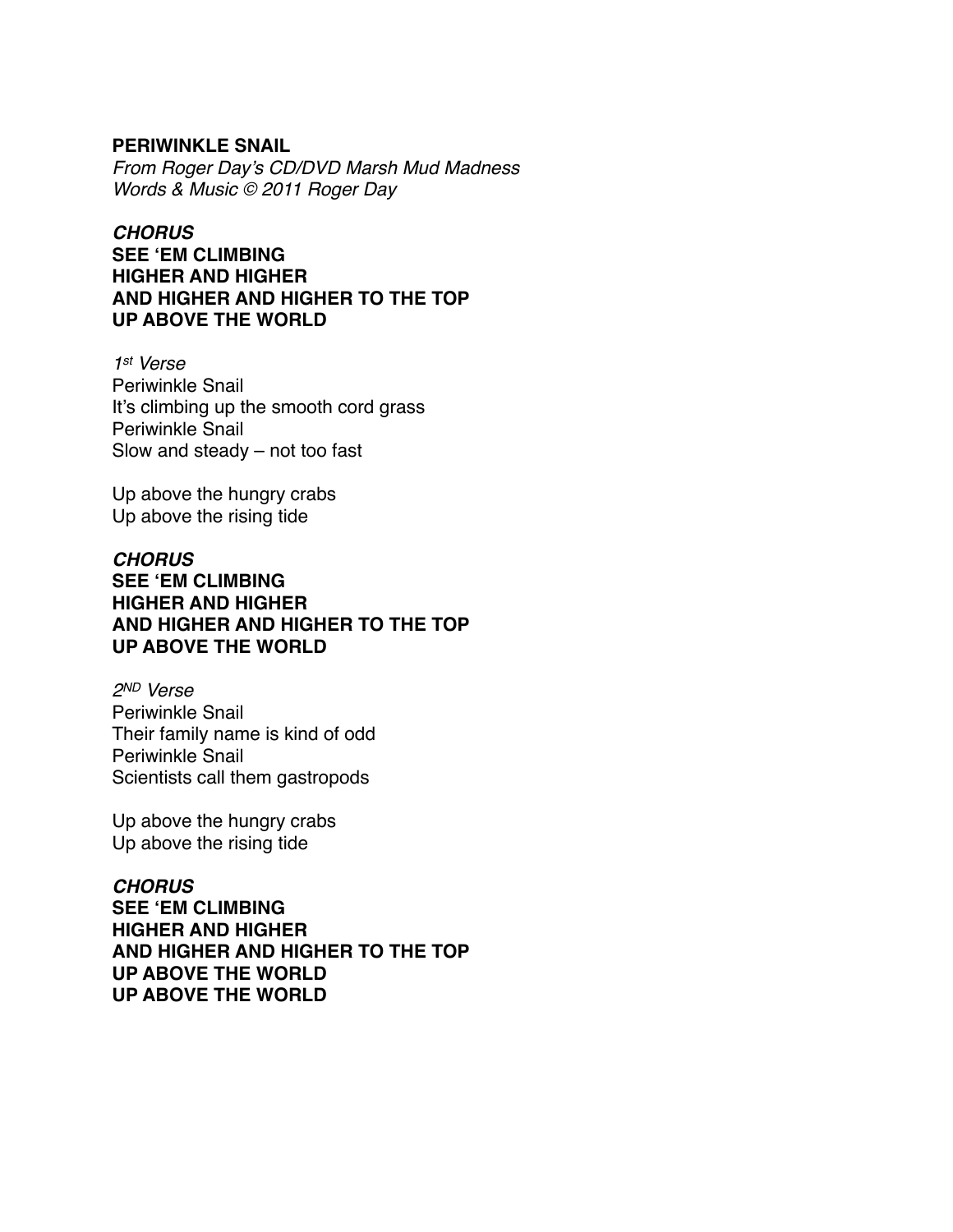#### **DOLPHINS WILL JUMP UP!**

*From Roger Day's CD/DVD Marsh Mud Madness Words & Music © 2013 Roger Day*

#### *CHORUS*

**THE DOLPHINS WILL JUMP UP! THEN SPLASH IN THE WATER THE DOLPHIN WILL JUMP UP! THEN SPLASH IN THE WATER**

#### *1st Verse*

It's sounds a little fishy but it's true The dolphin is a distant cousin to me and you A mammal in the middle of the ocean I love to see them swimming with their acrobatic motion…

### *CHORUS*

### **THE DOLPHINS WILL JUMP UP! THEN SPLASH IN THE WATER THE DOLPHIN WILL JUMP UP! THEN SPLASH IN THE WATER**

#### *2nd Verse*

When it's time to eat they like to sneak Deep into the marsh on a tidal creek And use a little echolocation ECHO, ECHO, ECHO…. To find a jumbo bite of shrimp and have a celebration

### *CHORUS*

**THE DOLPHINS WILL JUMP UP! THEN SPLASH IN THE WATER THE DOLPHIN WILL JUMP UP! THEN SPLASH IN THE WATER**

Jump Jump...SPLASH Jump Jump...SPLASH Jump Jump...SPLASH Jump Jump...SPLASH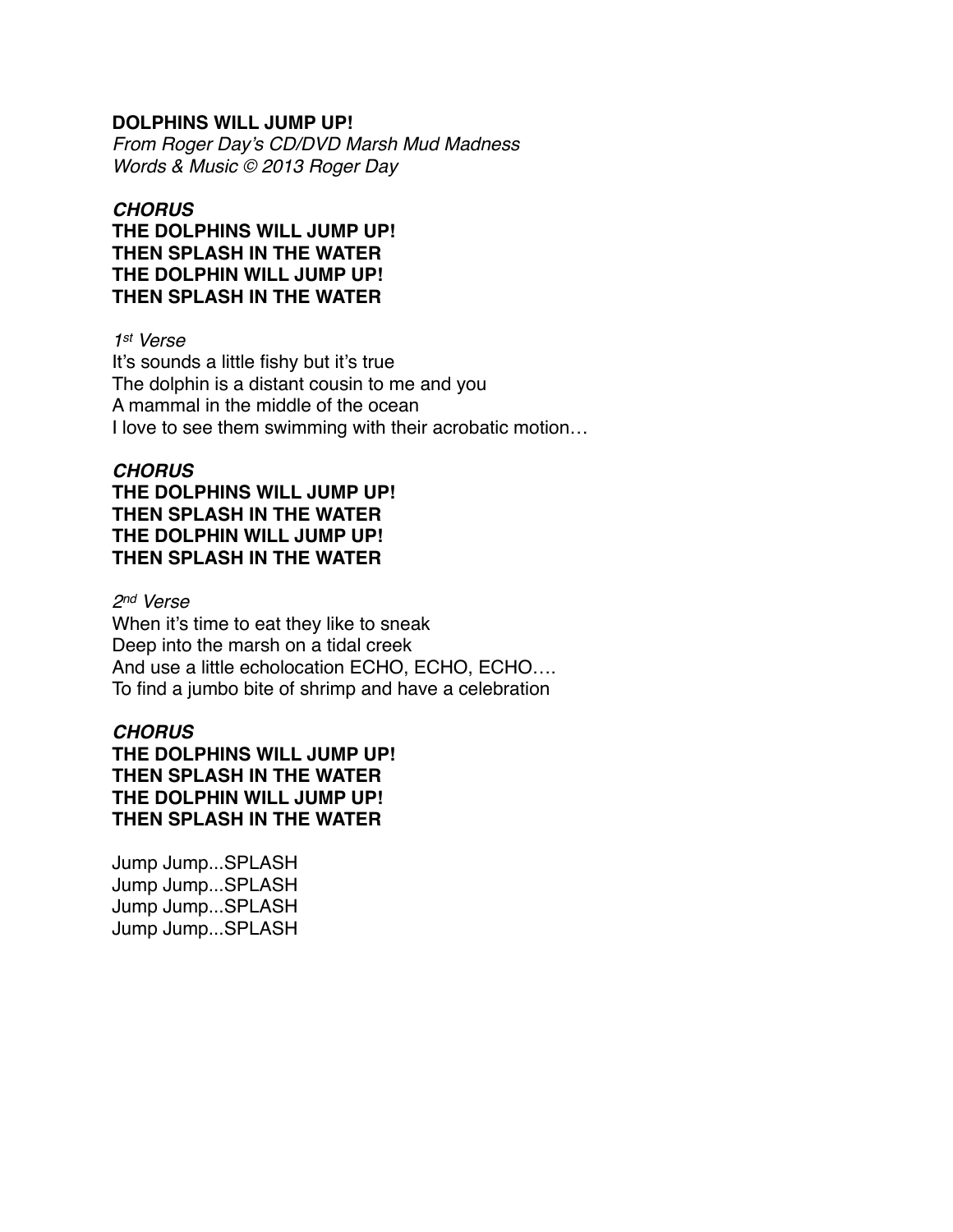#### **FLUSHING OUT THE ESTUARY**

*From Roger Day's CD/DVD Marsh Mud Madness Words & Music © 2013 Roger Day*

**'CAUSE WE'RE FLUSHING OUT THE ESTUARY FLUSHING OUT THE ESTUARY WATER FLOWING FAST AND MERRY FLUSHING OUT THE ESTUARY**

THE TIDE ROLLS ROLL IN.... THE TIDE ROLLS OUT... EVERYBODY SCREAM AND SHOUT HEY. HEY. HEY. HEY

**FLUSHING OUT THE ESTUARY FLUSHING OUT THE ESTUARY WATER FLOWING FAST AND MERRY WE'RE FLUSHING OUT THE ESTUARY...yeah**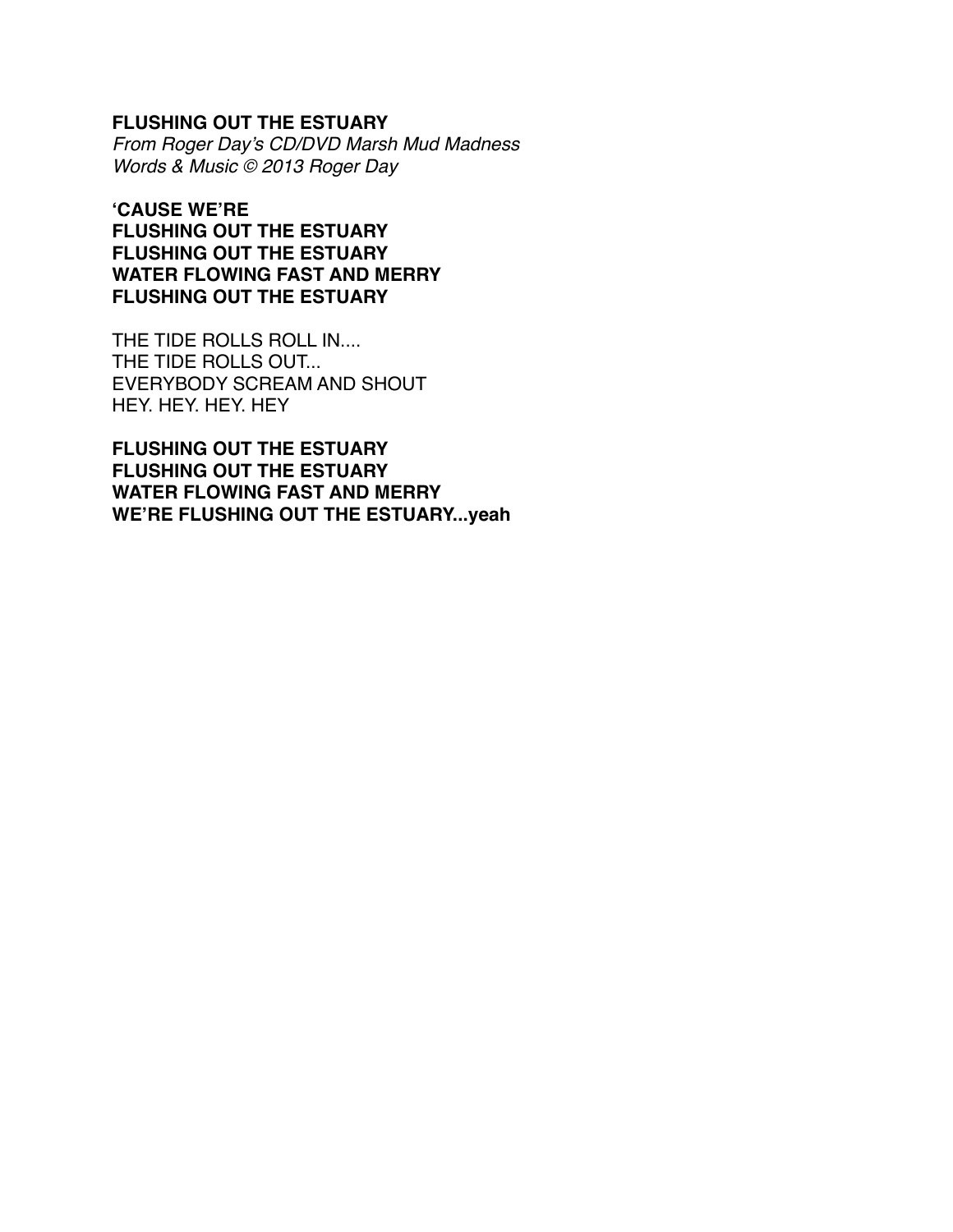#### **GHOST CRAB**

*From Roger Day's CD/DVD Marsh Mud Madness Words & Music © 20103 Roger Day*

*Scary Voices* **OOO – Ghost Crab (***ghost crab***) OOO – Ghost Crab (***ghost crab***)**

*1st verse* When you're walking on the beach Be careful where you put your feet There's something sneaking up on you

### *CHORUS* **GHOST CRAB WALKING UNDERNEATH THE MOON GHOST CRAB FROM HIS BURROW IN THE DUNE – WATCH OUT!**

*2nd Verse* He's searching through the smelly wrack He's searching for a tasty snack Be careful it might be your toe

### *CHORUS*

*Scary Voices* **OOO – Ghost Crab (***ghost crab***) OOO – Ghost Crab (***ghost crab***)**

*3rd Verse* So next time you're digging in the sand Be careful where you put your hand You might surprise our sandy friend

### *CHORUS*

*Scary Voices* **OOO – Ghost Crab (***ghost crab***) OOO – Ghost Crab (***ghost crab***) OOO – Ghost Crab (***ghost crab***) OOO – Ghost Crab (***ghost crab***)**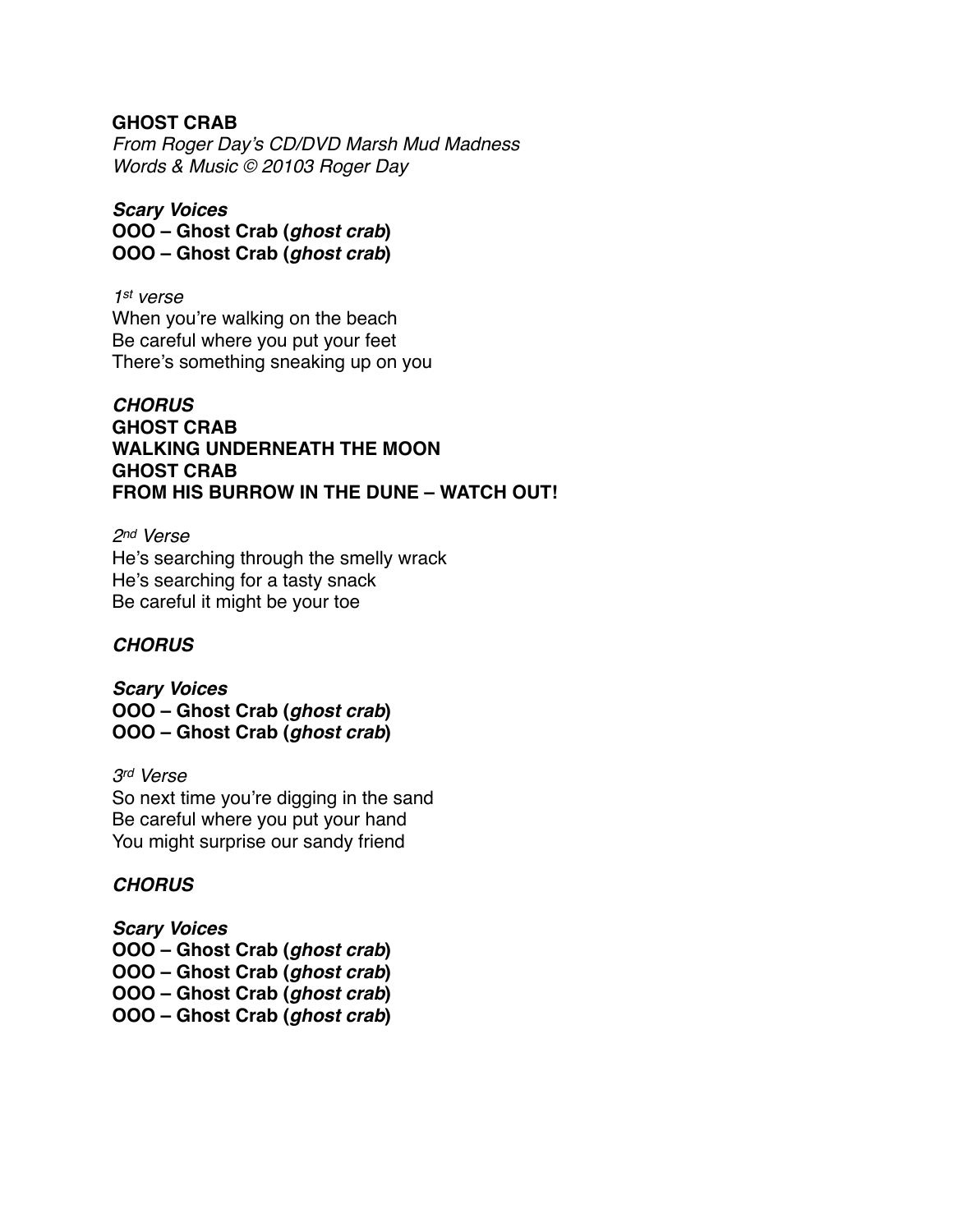### **TURTLE GIRL (Studio Version)**

*From Roger Day's new CD/DVD Marsh Mud Madness Words & Music © 2013 Roger Day*

### *CHORUS*

**TURTLE GIRL – TURTLE GIRL SAY HELLO TO JESSE THE TURTLE GIRL...HI! TURTLE GIRL – TURTLE GIRL RIDING IN HER RED TRUCK ROCKING THE WORLD SHE'S THE TURTLE GIRL**

#### *1st Verse*

If you're out early one morning on Nannygoat Beach There's a girl named Jesse that you might meet She wakes up every morning at the crack of dawn To see how the turtles are getting along

# *CHORUS*

#### *2nd Verse*

Loggerheads, leatherbacks, ridleys too She counts 'em one by one and two by two She checks on every single one of their nests She wants to be sure they're doing their best

### *CHORUS*

*Bridge* A marine biologist with a big job to do She's taking care of all the turtles for me and you

### *CHORUS*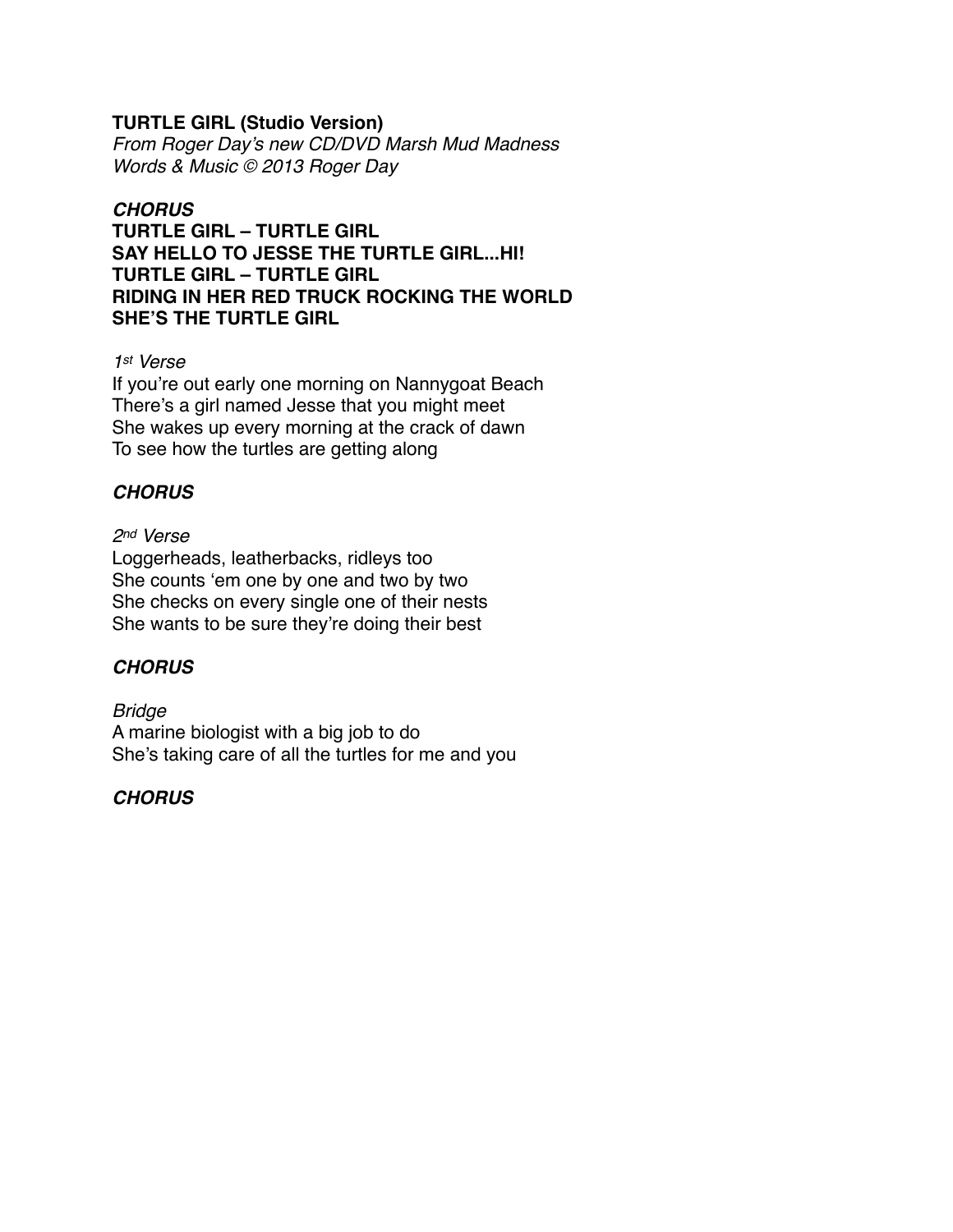#### **BLACKBEARD**

*From Roger Day's new CD/DVD Marsh Mud Madness Words & Music © 2013 Roger Day*

Blackbeard was a pirate Tall in his pirate boots No one's ever found his treasure No one's ever found his loot

Blackbeard was a pirate Tall in his pirate boots No one's ever found his treasure No one's ever found his loot

Might be buried on an island Might be buried on the beach Might be buried in the marsh Might be right beneath our feet

So grab your shovel - here we go!

#### *CHORUS* **GOTTA DIG IT UP, DIG IT UP - YEAH DIG IT UP, DIG IT UP - HUH! DIG IT UP, DIG IT UP - YEAH DIG IT UP, DIG IT UP - HUH!**

Blackbeard was a pirate Loved his silver loved his gold Hid it where no one could find it Down deep in a hole

Might be buried on a sand dune Or maybe on a tidal creek Might be buried on the playground Might be found by you or me

#### *CHORUS*

Blackbeard was a pirate Loved his silver loved gold No one's ever found his treasure Deep down in a hole

Blackbeard was a pirate Tall in his pirate boots No one's ever found his treasure No one's ever found his loot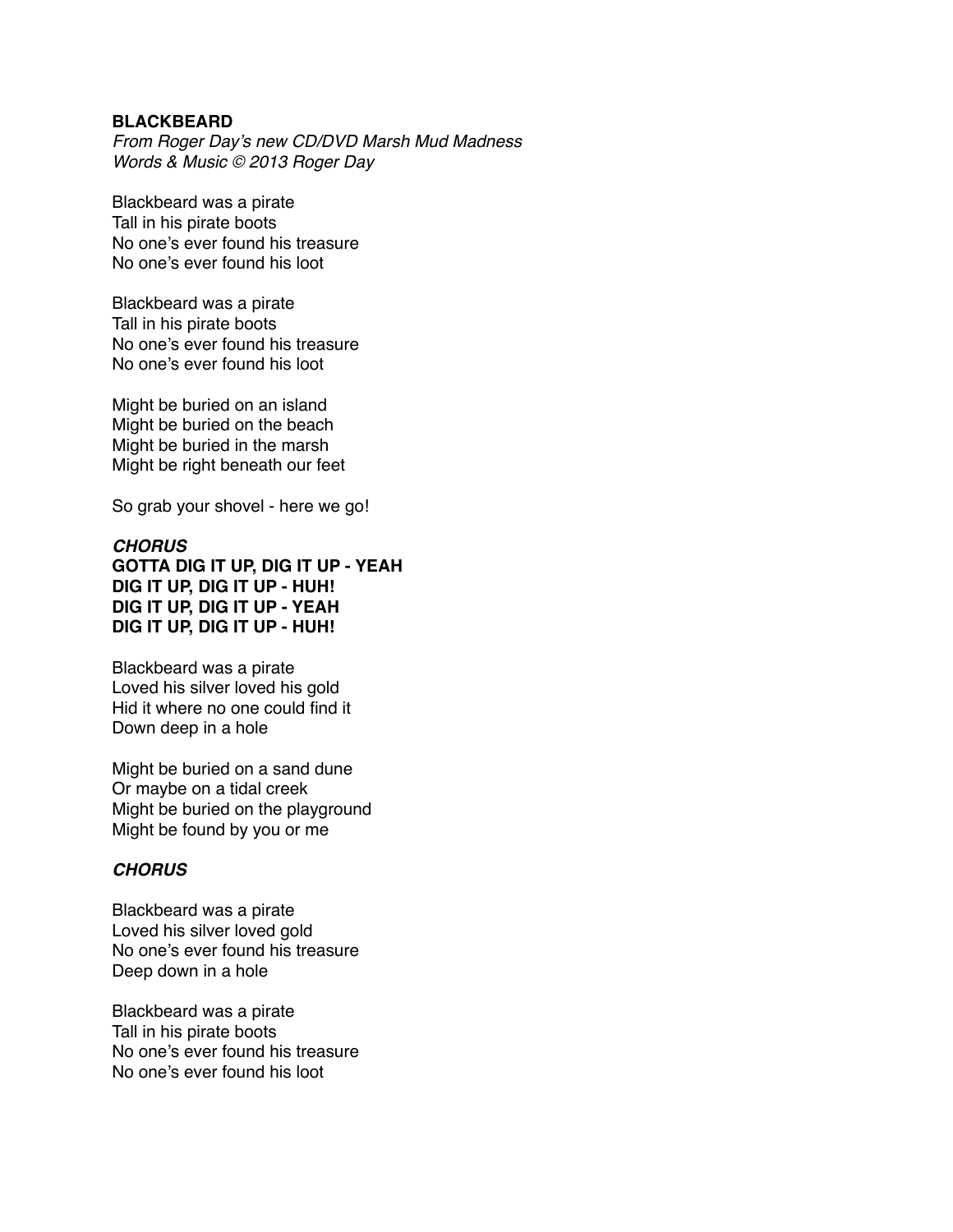### **VULTURE VOMIT (Live Version)**

*From Roger Day's CD/DVD Marsh Mud Madness Words & Music © 2013 Roger Day*

#### *1st Verse*

If you're walking through the hammock on Sapelo Underneath the crooked limbs of a tall live oak You better keep you eyes open for a big black bird He's got a nasty habit that's a little absurd Watch out before it's too late If you get too close he regurgitates

### *CHORUS*

**I'M TALKING VULTURE VOMIT – ON MY HEAD VULTURE VOMIT – ON MY HEAD VULTURE VOMIT – ON MY HEAD VULTURE VOMIT – ON MY HEAD I SHOULDA BROUGHT MY UMBRELLA INSTEAD I'VE GOT VULTURE VOMIT ON MY HEAD**

# *2nd Verse*

As gross as that sounds to you and me The projectile vomit of semi-digested meat It's the turkey vulture's only real means of defense If you think of it that way it starts to make sense So make no mistake let there be no doubt You don't want to be around when he lets breakfast out

# *CHORUS*

### *Bridge*

They're so disgusting I've heard people insist That we would all be better off if vultures did not exist Now don't you listen that's a bunch of malarkus You see vultures are nature's way of recycling a carcass...

# *CHORUS X 2*